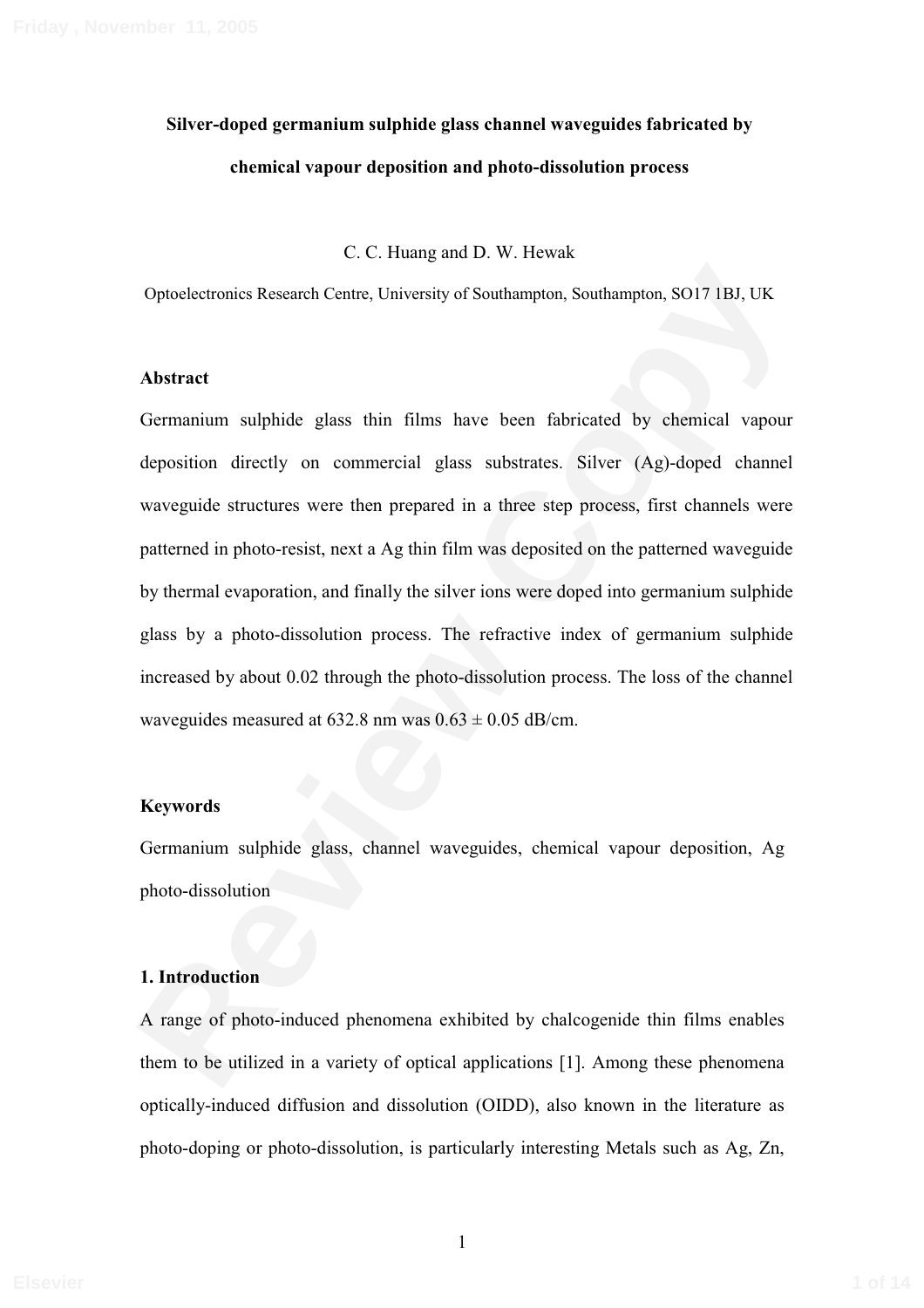Cu or Cd doped into amorphous chalcogenide semiconductors has been extensively studied by many researchers [2-14] because of both fundamental and technological interests. In the bi-layer or multi-layer metal/chalcogenide structure, light illumination induces fast migration of metal atoms into the glass structure. Amorphous  $Ag/As_{33}S_{67}$ and  $Ag/Ge_{30}S_{70}$  films have recently been shown to be useful materials for fabrication of phase gratings and other diffractive optical elements with relief nanostructures [15- 17]. There are also other related phenomena in Ag-rich chalcogenide glasses e.g. in ternary systems Ag-As-Se. Ag-As-S, Ag-Ge-S, which exhibit so-called photoinduced surface deposition of metallic Ag, i.e. photoinduced segregation of fine particles on the glass surface [18-23]. Furthermore, it was found that silver-containing chalcogenide film exhibits reversibility in optical writing and thermal erasing of the Ag patterns [24].

and  $\Delta g/Ge_{y_0}S_{y_0}$  films have recently been shown to be useful materials for fabrication<br>of phase gratings and other diffractive optical elements with relief nanostructures [15-<br>17]. There are also other related pheno Another potential application is optical data storage, where the recording of information takes place in thin films, with stoichiometric composition such as  $AgAsS<sub>2</sub>$ [25] and Ag-As(Ge)-S systems [26, 27]. Such glasses are potentially applicable to phase-change optical recording through a laser induced, phase transition between amorphous and crystalline states [28]. Generally, such a transition can be induced by light exposure to perform either irreversible or reversible recording depending on the energy and intensity of light. The glasses of Ag-Ge-S, Ag-Ge-Se, Ag-As-S, and Ag-As-Se systems belong to the so-called super ionic conductors [29] and this quality has been demonstrated to be beneficial in, for example, cell device applications [30].

The OIDD process allows the preparation of chalcogenide films with the silver content in a wide concentration range. A silver concentration increase leads to a red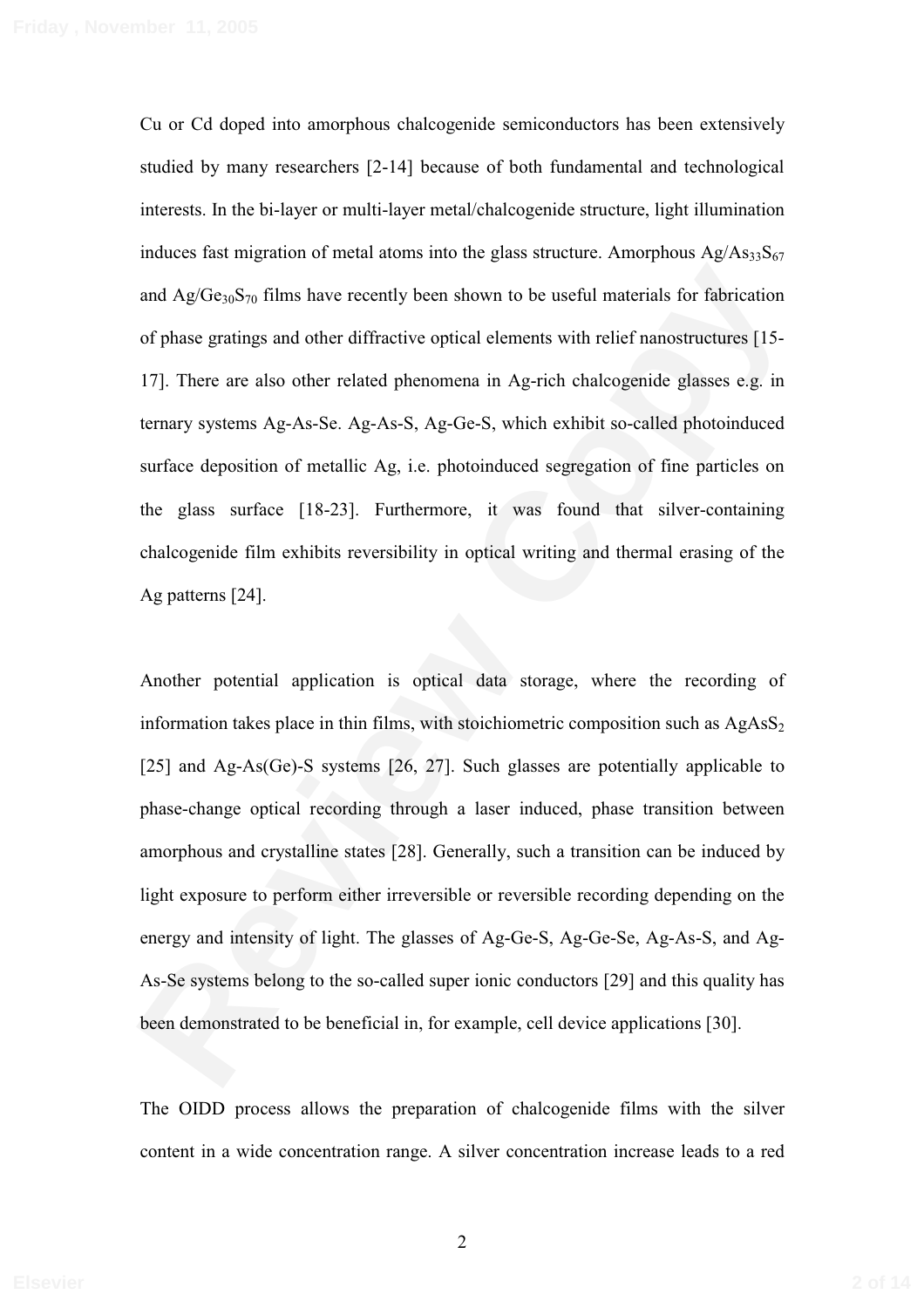shift of the optical absorption edge and the refractive indices increase with increasing silver content [4]. However, there is still no publication concerning waveguide fabrication by using this OIDD process. Therefore, an attempt to fabricate Ag-doped chalcogenide glass channel waveguides by using the OIDD process has been initiated.

In this study, germanium sulphide glass thin films were deposited on glass substrates<br>by the chemical vapour deposition (CVD) process we have previously reported [31].<br>Channel structures were then formed by the photo-lith In this study, germanium sulphide glass thin films were deposited on glass substrates by the chemical vapour deposition (CVD) process we have previously reported [31]. Channel structures were then formed by the photo-lithography process by patterning in photoresist, after which a 10nm thick layer of Ag was deposited on the germanium sulphide glass film by thermal evaporation. This was followed by the photodissolution process, after which the residual photo-resist was removed by acetone. Ag-doped germanium sulphide glass channel waveguides were demonstrated with a loss of  $0.67 \pm 0.05$  dB/cm at 632.8 nm.

## **2. Apparatus and experimental methods**

#### *2.1 Germanium sulphide planar waveguide prepared by the CVD process*

Germanium sulphide planar waveguides have been fabricated by means of a chemical vapour deposition process developed in our previous research work [31]. This promising procedure, illustrated schematically in Figure 1, has provided a direct way to form chalcogenide planar waveguides for a variety of optoelectronic applications. In the process, we synthesize high purity germanium sulphide through reaction of GeCl<sub>4</sub> and H<sub>2</sub>S at temperatures of 450 °C – 600 °C:

 $GeCl_4 + 2H_2S \leftrightarrow GeS_2 + 4HCI$ 

This forms a germanium sulphide glass thin film directly on a variety of substrates. We have chosen a Schott N-PSK 58 glass slide which is a high quality commercial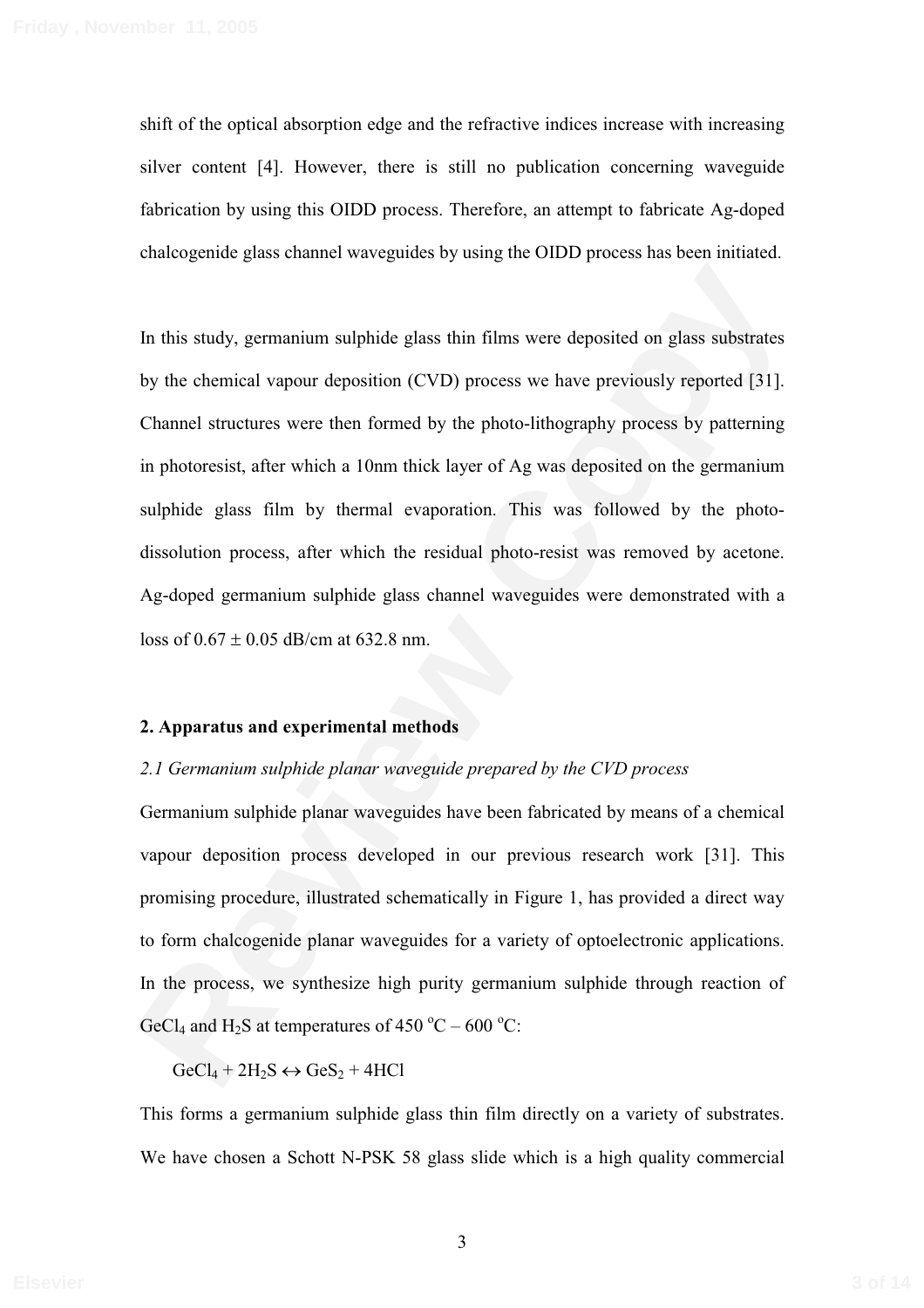borosilicate/ borophosphate glass as a substrate material. With a thermal expansion coefficient of  $15.1x10^{-6}$  /K, this provides a good match of thermal property with the deposited film. The reactor used in the experiment is horizontal quartz tube within a wire wound tube furnace capable of reaching 1500 °C. The reactive gas,  $H_2S$ , and the carrier gas for GeCl4, argon, are delivered through the mass flow controllers which provide  $\pm$  1 ml/min accuracy. In the small scale experiment illustrated we were able to deposit a 2 micron thin film in about 4 minutes. The optimum temperature,  $500^{\circ}$ C, was set to be between the glass transition temperature  $(T_g)$  and the onset of crystallization temperature  $(T_x)$  of the desired product.

## *2.2 Silver coating by thermal evaporation*

carrier gas for GeCl<sub>1</sub>, argon, are delivered through the mass flow controllers which<br>provide  $\pm$  1 ml/min accuracy. In the small scale experiment illustrated we were able<br>to deposit a 2 micron thin film in about 4 minut A silver thin film provides the metalliclater for subsequent photo-dissolution. These Ag coatings were prepared by thermal evaporation deposition directly on the  $\text{GeS}_2$ film. An Edward coater E306A was used to carry out this deposition process. The raw material, Ag wire, with a purity of 99.99 %, was obtained from Agar Scientific. The Ag wire was wound around the tungsten filament and the germanium sulphide glass thin film was situated just above the Ag source in the vacuum chamber. Deposition took place under vacuum with a pressure about  $1x10^{-6}$  mbar. The deposition was controlled by a film thickness monitor (gold coated quartz sensor, Z value = 16.7 and density  $= 10.5$  for Ag) at a rate of 0.1nm/sec. In this way we were able to deposit a 10nm thick Ag layer in about 100 seconds.

#### *2.3 Photo-dissolution process*

The OIDD mechanism suggested by D. Goldschmidt and P.S. Rudman [32], postulates that light must be absorbed in the Ag metal which generates hot electrons.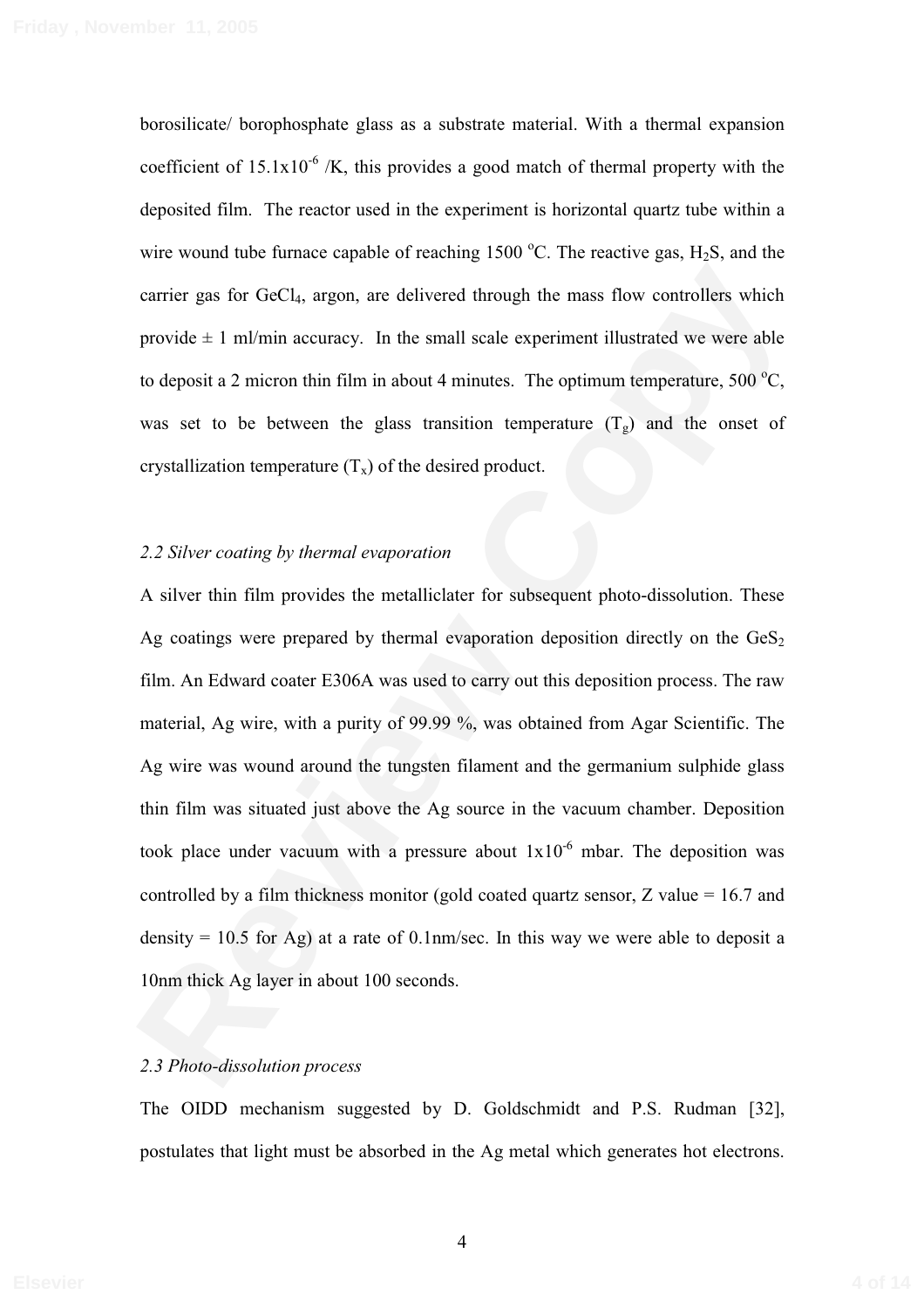These electrons travel a distance on the order of their mean-free path (several hundred Å). These hot electrons, surmounting the barrier between the chalcogenide and the Ag, enter the chalcogenide behind  $Ag<sup>+</sup>$  ions. Therefore, the generated electrostatic attraction enhances the transfer of  $Ag<sup>+</sup>$  to the chalcogenide. Inside the chalcogenide, transport of Ag+ occurs either by thermal diffusion or is enhanced by the electric field at the the doped-undoped interface. In our experiments we tested this hypothesis by taking steps to minimize any thermal effect.

transport of  $\Lambda g^2$  occurs either by thermal diffusion or is enhanced by the electric field<br>at the the doped-undoped interface. In our experiments we tested this hypothesis by<br>taking steps to minimize any thermal effect. The set-up for the Ag photo-dissolution process is shown in Figure 2. A white light (150W tungsten-halogen lamp) was used as the source, passing through a heat absorbing infrared filter (Schott KG1 type glass disc, 3 mm thickness, 350 - 700 nm short-pass filter) to illuminate the Ag layer coated on germanium sulphide glass thin film. The infrared filter was used to eliminate the possibility of thermal diffusion and temperature measurements indicated that there was less than a  $2^{\circ}$ C rise in the temperature with the infrared filter in place. It is however possible for the OIDD process to be conducted without the infrared filter. The illumination time for the Ag to completely dissolve into the germanium sulphide glass film varied from one to several hours depending on the thickness of Ag layer.

#### *2.4 Refractive Index measurement of Ag doped germanium sulphide glass film*

The method suggested by Swanepoel [33] was used to measure the refractive index (*n*) and film thickness of germanium sulphide glass waveguides, and the refractive index of Ag doped germanium sulphide glass waveguides. According to Swanepoel's method of creating the upper and lower envelopes of the transmission spectrum with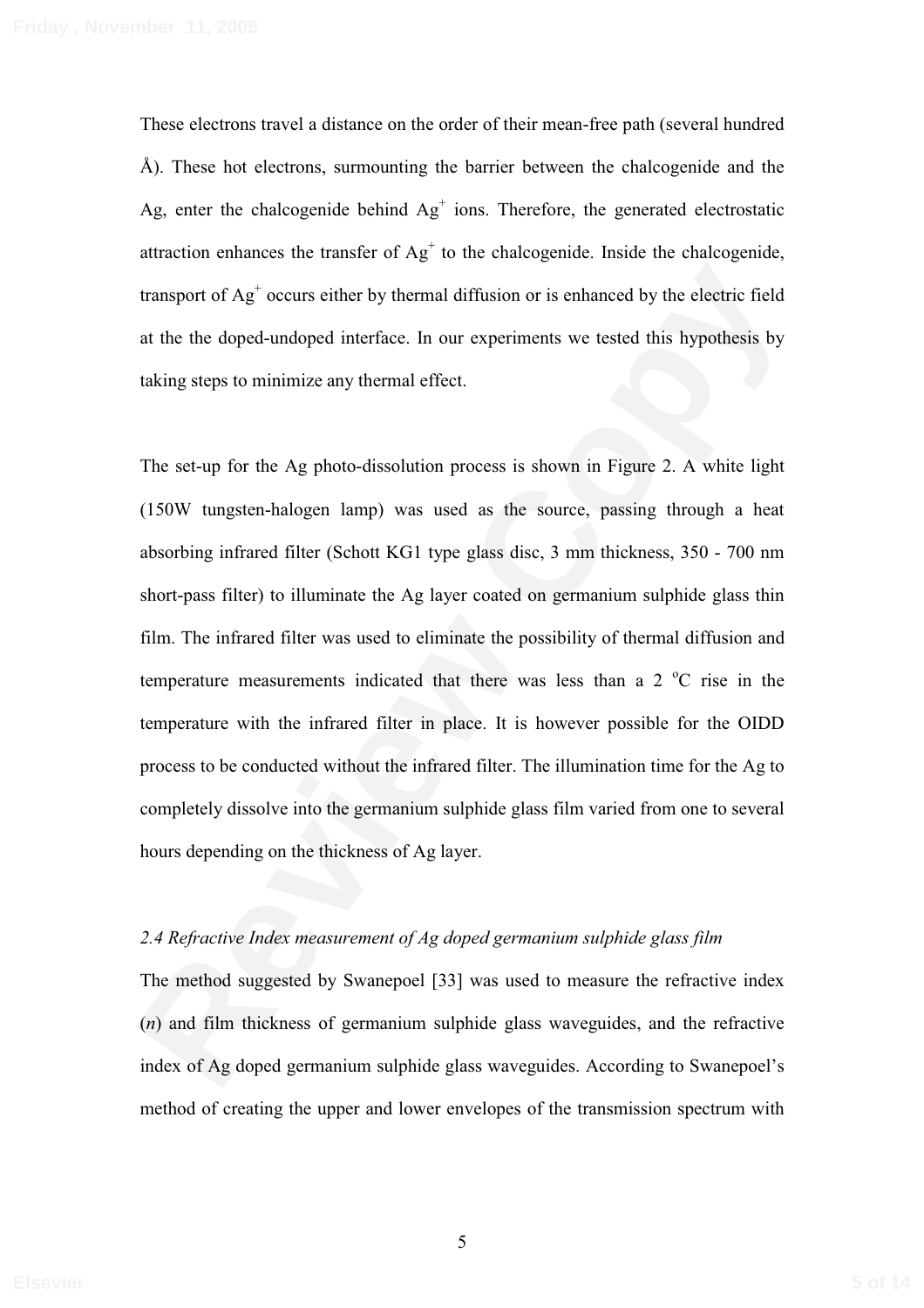interference fringes, the refractive index was calculated by the following equation (Eq. 1).

$$
n = \sqrt{N + \sqrt{N^2 - s^2}}
$$
 (Eq. 1)

where

$$
N = 2s \frac{T_M - T_m}{T_M T_m} + \frac{s^2 + 1}{2}
$$

s (the refractive index of the substrate)= 
$$
\frac{1}{T_s} + \sqrt{\frac{1}{T_s^2} - 1}
$$

 $T_s$  = transmission of substrate at the wavelengths

 $T_M$  = value of transmission maximum at the wavelengths of the upper envelopes

 $T_m$  = value of transmission minimum at the wavelengths of the lower envelopes

The accuracy to which the wavelength can be measured is  $\pm 1$ nm. The maximum absolute accuracy of  $T_M$  and  $T_m$  is  $\pm 0.001$ .

 $n = \sqrt{x} + \sqrt{x}$  or  $S = 2s \frac{T_M - T_m}{T_M T_m} + \frac{s^2 + 1}{2}$ <br>
(the refractive index of the substrate)  $-\frac{1}{T_s} + \sqrt{\frac{1}{T_s^2}} - 1$ <br>  $T_s =$  transmission of substrate at the wavelengths<br>  $T_M =$  value of transmission maximum at the wavelen Also, if  $n_1$  and  $n_2$  are the refractive indices at two adjacent maxima (or minima) at wavelengths  $\lambda_1$  and  $\lambda_2$ , using the basic equation for interference fringes (Eq. 2):

$$
2nd = m\lambda \tag{Eq. 2}
$$

where *m* is an integer for maxima and half integer for minima, the thickness (*d*) is given by Eq. 3.

$$
d = \frac{\lambda_1 \lambda_2}{2(\lambda_1 n_2 - \lambda_2 n_1)}
$$
 (Eq.3)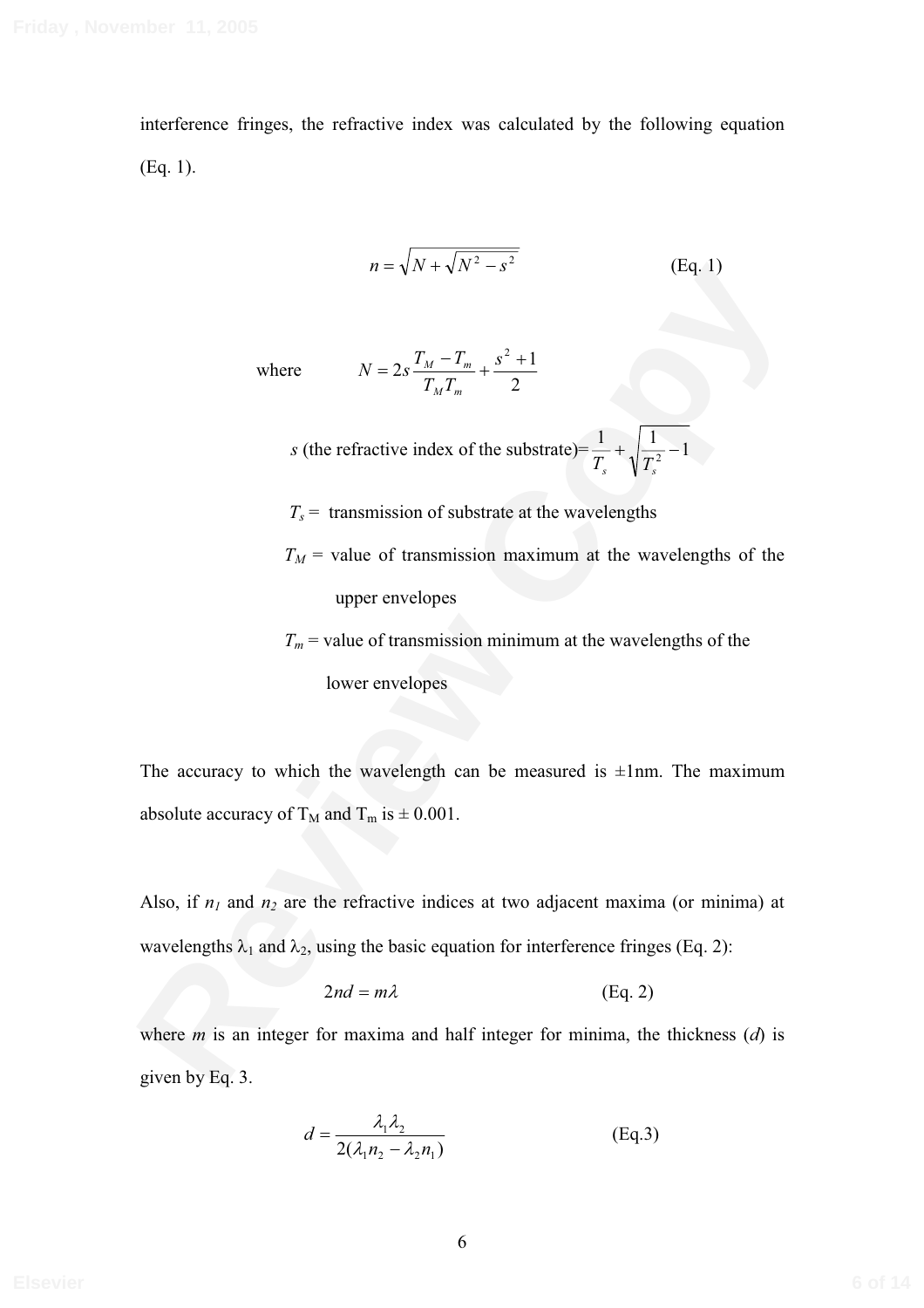process. The refractive index of the Ag doped germanium sulphide film was<br>determined by the same single transmission method and compared with the original<br>germanium sulphide glass thin film prior to doping with silver (Fi In order to study the refractive index change of a Ag doped germanium sulphide film, a 42 nm thick Ag layer was deposited on the germanium sulphide glass planar waveguide by thermal evaporation and this was followed by the photo-dissolution process. The refractive index of the Ag doped germanium sulphide film was determined by the same single transmission method and compared with the original germanium sulphide glass thin film prior to doping with silver (Figure 3). The transmission spectra of the germanium sulphide glass planar waveguide and Agdoped germanium sulphide planar waveguide were measured by a Varian Cary 500 Scan UV-VIS-NIR Spectrophotometer at the resolution of 1 nm. By using Swanepoel's method, we can calculate the refractive index and the thickness of the germanium sulphide glass planar waveguides as a function of wavelengths. The results are summarized in Table 1. The refractive index of the germanium sulphide glass film, measured by the single transmission method, agrees with the previous measurement made by a prism coupling technique [31]. The refractive index changes (∆*n*) between Ag doped germanium sulphide glass and germanium sulphide glass waveguides were shown in the Figure 4. The refractive index change of 42 nm thick Ag doped into germanium sulphide glass film has been increased by the photodissolution process and the values are in a range between 0.18 and 0.14 and vary with wavelength.

In order to reduce the refractive index change (∆*n*) between Ag doped germanium sulphide glass and surrounding un-doped germanium sulphide glass, a thinner 10nm thick Ag coating was used to create a germanium sulphide glass planar waveguide using a process identical to that previously used. As the results shown in Figure 4, the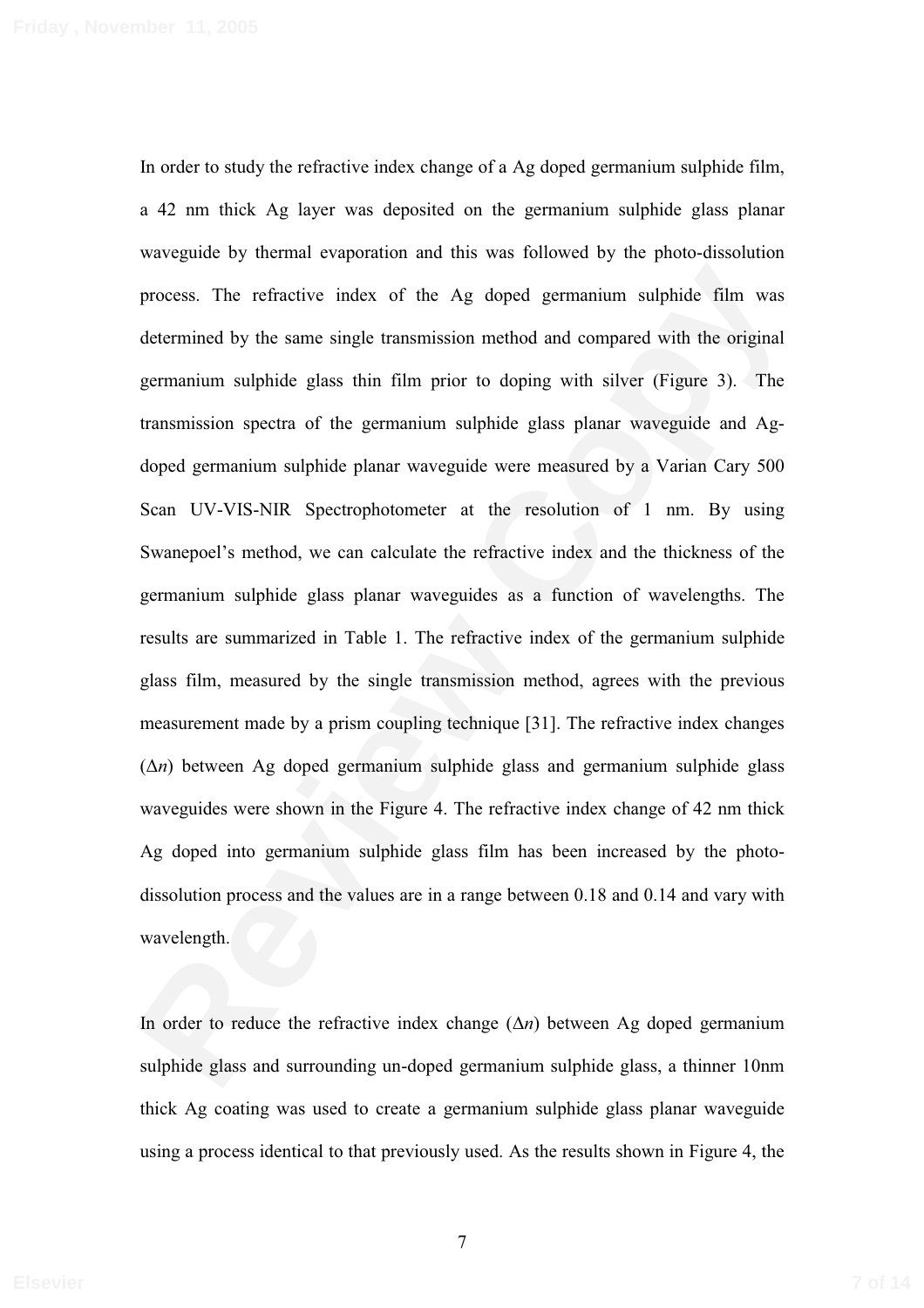∆*n* has been reduced to a range from 0.02 to 0.04 again as a function of the wavelengths.

#### **3. Fabrication of Ag doped channel waveguides**

From the previous work on silver diffusion into planar films, we now have confidence<br>that the Ag photo-dissolution process can be applied to locally increase the refractive<br>index of a germanium sulphide thin film and ther From the previous work on silver diffusion into planar films, we now have confidence that the Ag photo-dissolution process can be applied to locally increase the refractive index of a germanium sulphide thin film and thereby define channel waveguides in the glass. We fabricated Ag doped germanium sulphide glass channel waveguides achieved by the photolithography process, then deposited a 10 nm Ag layer on the germanium sulphide glass film. This was followed by the photo-dissolution process, and finally removal of residual photo-resist. The fabrication procedures are shown schematically in the Figure 5.

The Ag doped germanium sulphide glass channel waveguides were initially evaluated by an optical microscope with a magnification of 20 and 40. As the photographs show in Figure 6, Ag doped germanium sulphide channel waveguides with a width of  $5 \mu m$ have been fabricated by the CVD, photolithography, thermal evaporation, and photodissolution process.

#### **4. Waveguide attenuation measurement**

The attenuation of Ag doped germanium sulphide channel waveguides was measured by the fibre coupling technique with a He-Ne laser at the wavelength of 632.8 nm. The image was taken with a CCD camera and converted to the pixel intensity along the length and the attenuation was fitted by linear regression. As the results show in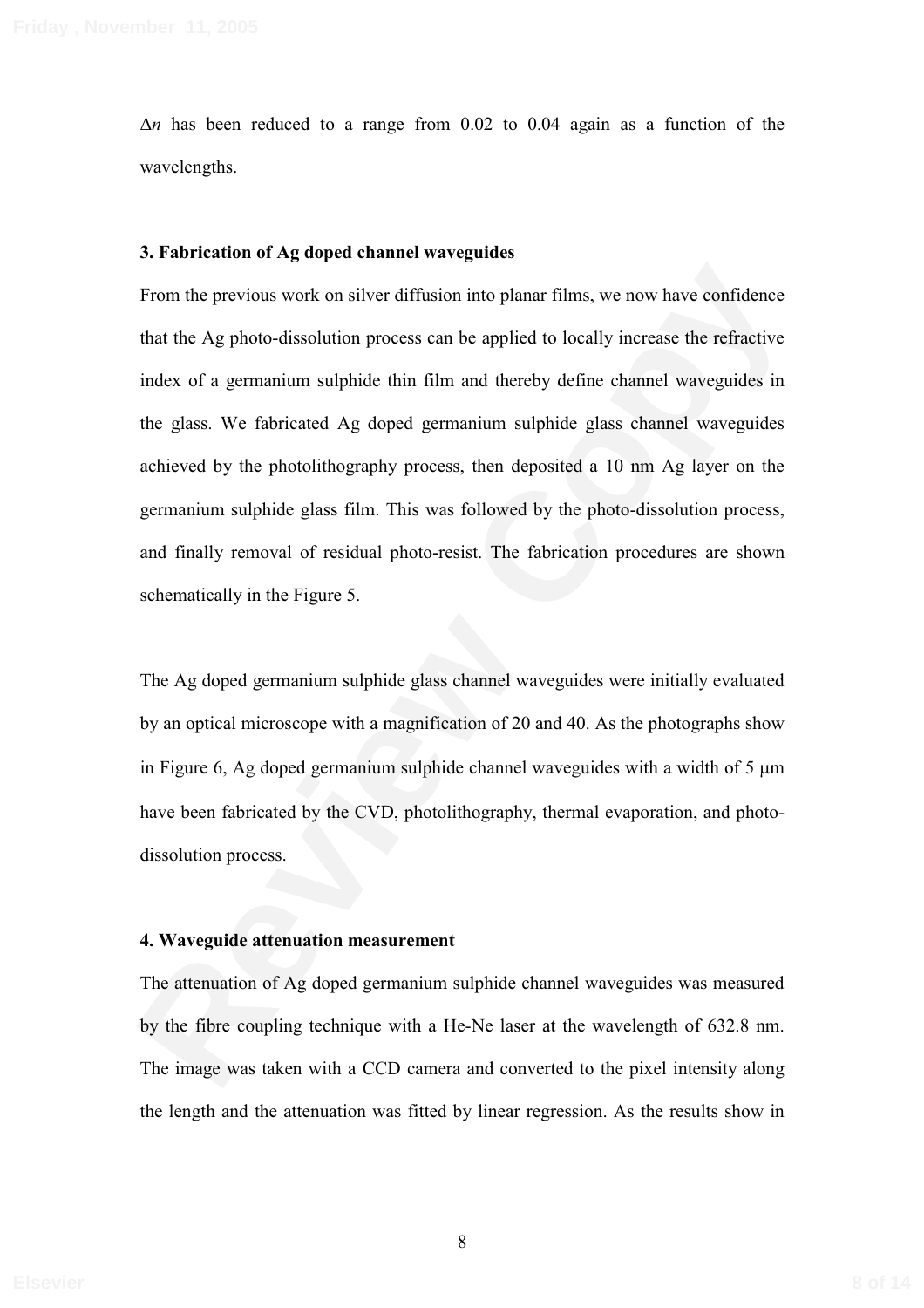Figure 7, the attenuation of Ag doped germanium sulphide glass channel waveguides was  $0.67 \pm 0.05$  dB/cm at 632.8 nm.

#### **5. Conclusion**

Ag-doped germanium sulphide glass channel waveguides have been fabricated by<br>means of the CVD, photo-lithography, thermal evaporation, and photo-dissolution<br>process. The refractive index of the planar waveguides have been Ag-doped germanium sulphide glass channel waveguides have been fabricated by means of the CVD, photo-lithography, thermal evaporation, and photo-dissolution process. The refractive index of the planar waveguides have been studied by the single transmission technique and the refractive index of Ag doped germanium sulphide glass planar waveguide can be increased and controlled by the doping level of Ag content. The attenuation of Ag doped channel waveguides have been demonstrated with the loss of  $0.67 \pm 0.05$  dB/cm at 632.8 nm. The preliminary results indicate the potential for applications in optoelectronics, especially for channel waveguides in integrated optic circuits.

#### **Acknowledgements**

The authors would like to acknowledge the technical assistance of Mr. John Tucknott, Mr. Neil Fagan and Mr. Kenton Knight. Thanks are also due to Mr. Trevor Austin for his design and construction of the electronics associated with this equipment. This work was funded by the Engineering Physical Sciences Research Council through grant GR/R94121/01.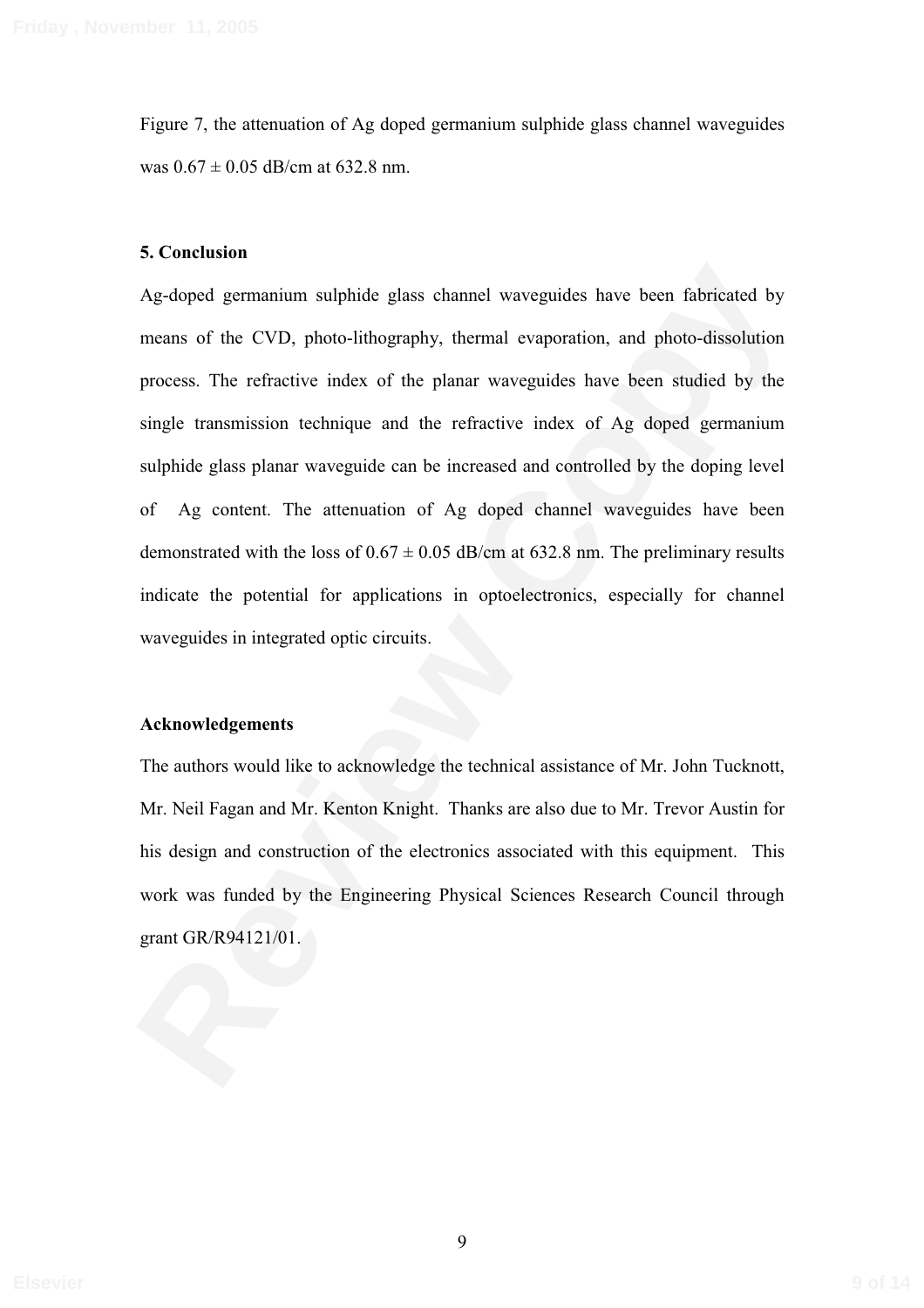#### **References**

- [1] K. Tanaka, Current Opinion in Solid State & Materials Science, 1 (1996) 567- 571.
- [2] M. Mitkova, M.N. Kozichi, H.C. Kim, T.L. Alford, Thin Solid Films, 449 (2004) 248-253.
- [3] R. Wang, J.H. Horton, Phys. Chem. Chem. Phys., 5 (2003) 4335-4342.
- [4] T. Wagnar, J. Gutwirth, M. Krbal, Mir. Vlcek, Mil. Vlcek, M. Frumar, Journal of Non-Crystalline Solids, 326&327 (2003) 238-242.
- [5] V. Lyubin, M. Klebanov, A. Arsh, N. Froumin, A.V. Kolobov, Journal of Non-Crystalline Solids, 326&327 (2003) 189-192.
- [6] H.Y. Lee, J.K. Kim, H.B Chung, Journal of Non-Crystalline Solids, 279 (2001) 209-214.
- 248-253.<br>
[3] R. Wang, J.H. Horton, Phys. Chem. Chem. Phys., 5 (2003) 4335-4342.<br>
[4] T. Wagnar, J. Gutwirth, M. Krhal, Mir. Vleek, Mil. Vleek, M. Frumar, Journal of<br>
Non-Crystalline Solids, 326&327 (2003) 238-242.<br>
[5] V. [7] E. Marquez, T. Wagner, J.M. Gonzalez-Leal, A.M. Bernal-Oliva, R. Prieto-Alcon, R. Jimenez-Garay, P.J.S. Ewen, Journal of Non-Crystalline Solids, 274 (2000) 62-68.
- [8] A.I. Stetsun, I.Z. Indutnyi, V.G. Kravets, Journal of Non-Crystalline Solids, 202 (1996) 113-121.
- [9] T. Kawaguchi, S. Maruno, J. Appl. Phys., 71 (1992) 2195.
- [10] C.A. Lucas, J. Phys. Appl. Phys., 24 (1991) 928-936.
- [11] A. Zekak, P.J.S. Ewen, C.W. Slinger, A.E. Owen, Journal of Non-Crystalline Solids, 202 (1996) 122-127.
- [12] J. Fernandez-Pena, J.B. Ramirez-Malo, J.J. Ruiz-Perez, C. Corrales, E. Marquez, P. Villares, R. Jimenez-Garay, Journal of Non-Crystalline Solids, 196 (1996) 173-177.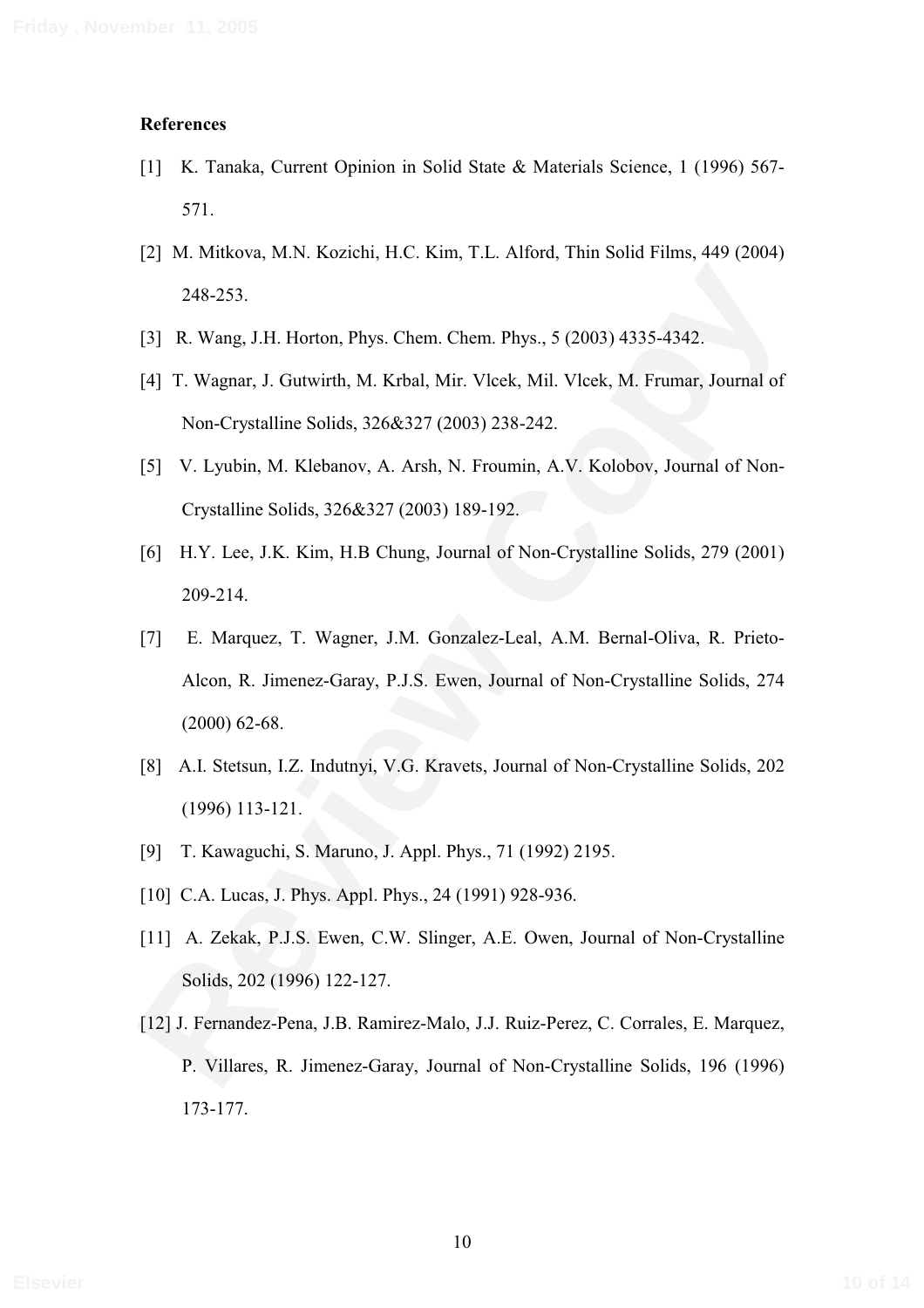- [13] T. Wagner, G. Dale, P.J.S. Ewen, A.E. Owen, V. Perina, Journal of Applied Physics, 87 (2000) 7758-7767.
- [14] M. Jannai, Physical Review Letters, 47 (1981) 726-729.
- [15] T. Wagnar, P.J.S. Ewen, Journal of Non-Crystalline Solids, 266-269 (2000) 979- 984.
- 984.<br>
[16] **T. Wagnar, S. Schrocter, T. Glaser, Mir. Vleck**, Journal of Non-Crystalline<br>
Solids, 326&327 (2003) 500-504.<br>
[17] **T. Wagnar, G. Dale, P.J.S.** Ewen, A.E. Ewen, V. Perina, Journal of Applied<br>
Physics, 87 (2000) [16] T.Wagnar, S. Schroeter, T. Glaser, Mir. Vlcek, Journal of Non-Crystalline Solids, 326&327 (2003) 500-504.
- [17] T. Wagnar, G. Dale, P.J.S. Ewen, A.E. Ewen, V. Perina, Journal of Applied Physics, 87 (2000) 7758.
- [18] T. Kawaguchi, S. Maruno, S.R. Elliott, J. Appl. Phys., 79 (1996) 9096.
- [19] T. Kawaguchi, Jpn. J. Appl. Phys., 40 (2001) 567-568.
- [20] T. Kawaguchi, Jpn. J. Appl. Phys., 37 (1998) 6318-6321.
- [21] T. Kawaguchi, S. Maruno, Jpn. J. Appl. Phys., 36 (1997) L85-L88.
- [22] T. Kawaguchi, S. Maruno, Journal of Applied Physics, 77 (1995) 628-634.
- [23] T. Kawaguchi, S. Maruno, Jpn. J. Appl. Phys., 33 (1994) 3417-3418.
- [24] T. Kawaguchi, S. Maruno, Jpn. J. Appl. Phys., 33 (1994) 6470-6474.
- [25] T. Wagner, M. Frumar, S.O. Kasap, Mir Vlcek, Mil Vlcek, Journal of Optoelectronics and Advanced Materials, 3 (2001) 227-232.
- [26] T. Kawaguchi, Appl. Phys. Lett., 72 (1998) 161.
- [27] T. Kawaguchi, S. Maruno, Jpn. J. Appl. Phys., 33 (1994) 4521-4525.
- [28] T. Ohta, Journal of Optoelectronics and Advanced Materials, 3 (2001) 609-626.
- [29] E. Robinel, Journal of Non-Crystalline Solids, 57 (1983) 49-58.
- [30] M. Mitkova, M.N. Kozicki, Journal of Non-Crystalline Solids, 299-302 (2002) 1023-1027.
- [31] C.C Huang, D.W. Hewak, J.V. Badding, Optics Express, 12 (2004) 2501-2505.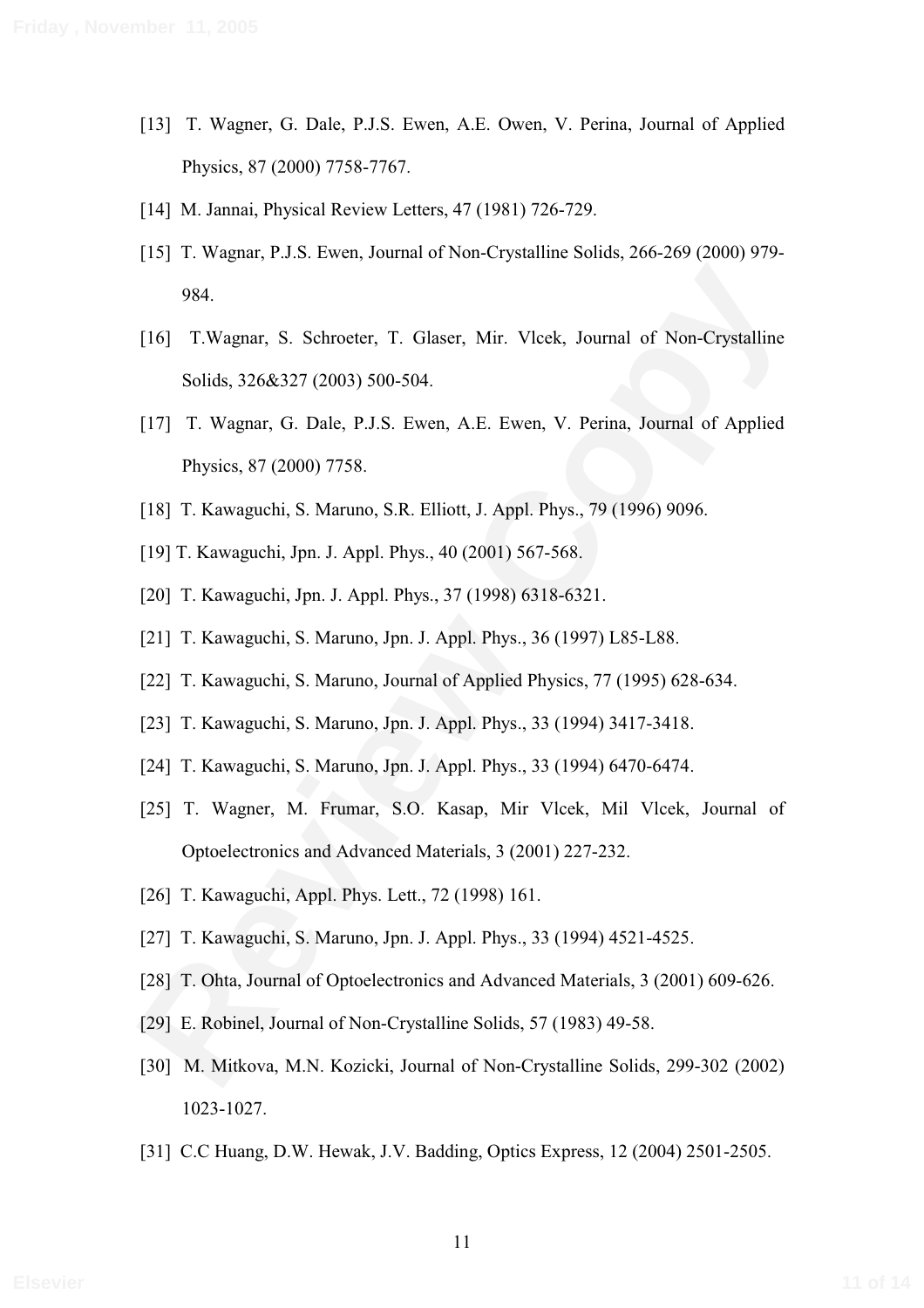[32] D. Goldschmidt, P.S. Rudman, Journal of Non-Crystalline Solids, 22 (1976) 229-243.

[33] R. Swanepoel, J. Phys. E: Sci. Instrum., 16 (1983) 1214.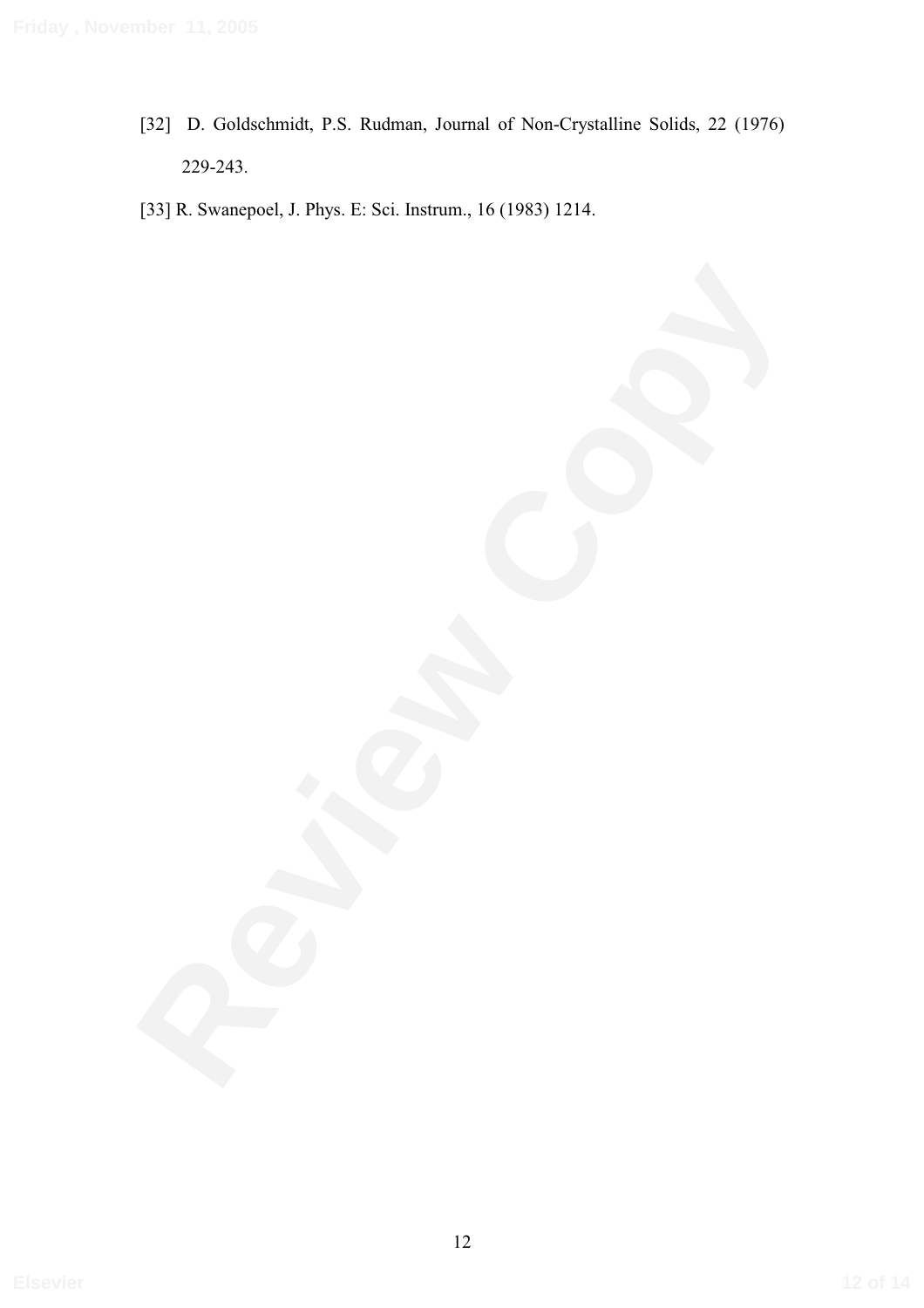#### **List of figure and table captions**

- **Fig. 1** *Schematic diagram of CVD system used for thin film deposition*
- **Fig. 2** *Set-up for Ag photo-dissolution process*
- **Fig. 3** *UV-VIS-NIR spectra of germanium sulphide glass and Ag doped germanium sulphide glass planar waveguides*
- **Fig. 4** *Refractive index change (∆n) between Ag doped germanium sulphide glass and germanium sulphide glass planar waveguides*
- **Fig. 5** *Fabrication procedures for Ag doped germanium sulphide glass channel waveguides*
- **Fig. 6** *Ag doped germanium sulphide glass channel waveguides*
- **Refractive index change (** $\Delta n$ **) between Ag doped germanium sulphide<br>
<b>Fig. 4** Refractive index change ( $\Delta n$ ) between Ag doped germanium sulphide<br> **Fig. 5** Fabrication procedures for Ag doped germanium sulphide glass cha **Fig. 7** *Attenuation of Ag doped germanium sulphide glass channel waveguides at 632.8 nm, as determined from a least square fit to the experimental data of the CCD image is 0.63 ± 0.05 dB/cm*
- **Table 1** *Values of*  $\lambda$ *,*  $T_M$ *,*  $T_m$ *,*  $T_s$ *, and s for the calculation of refractive index and film thickness of germanium sulphide glass planar waveguides*.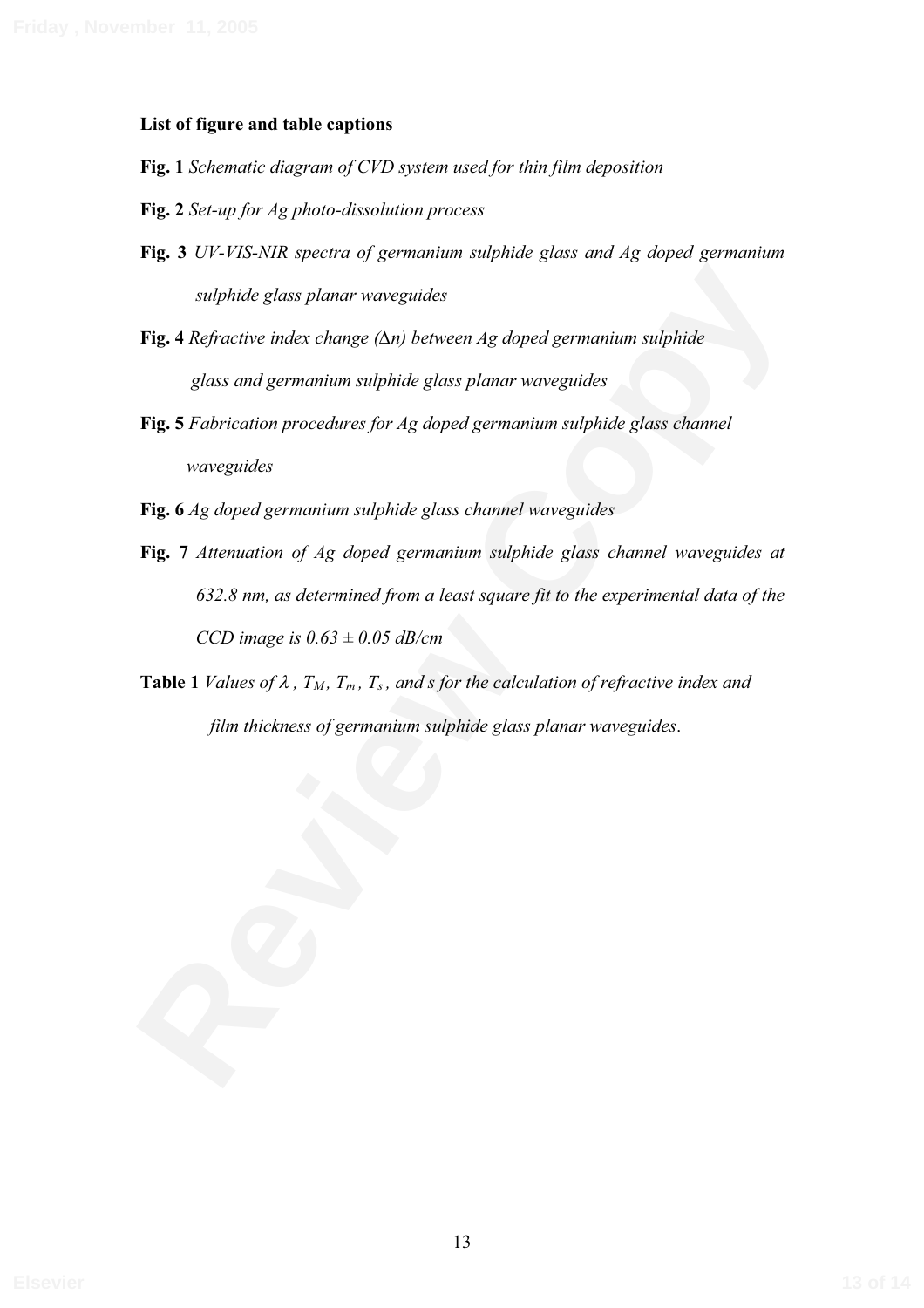| $(\pm 0.001)$<br>$(\pm 0.001)$<br>$(\pm 0.001)$<br>$(\pm 0.001)$<br>$(\pm 1$ nm)<br>770<br>0.857<br>0.716<br>0.908<br>1.563<br>$2.075 \pm 0.004$<br>741<br>0.860<br>0.712<br>0.909<br>1.559<br>$2.093 \pm 0.003$<br>713<br>0.856<br>0.708<br>0.907<br>1.568<br>$2.105 \pm 0.004$<br>687<br>0.851<br>0.705<br>0.908<br>1.563<br>$2.102 \pm 0.005$<br>663<br>0.847<br>0.701<br>0.908<br>1.563<br>$2.105 \pm 0.005$<br>642<br>0.843<br>0.697<br>0.908<br>1.563<br>$2.107 \pm 0.003$<br>621<br>0.838<br>0.693<br>0.908<br>1.563<br>$2.109 \pm 0.005$<br>603<br>0.832<br>0.688<br>0.908<br>1.565<br>$2.117 \pm 0.003$<br>585<br>0.828<br>0.683<br>0.907<br>1.568<br>$2.126 \pm 0.003$<br>569<br>0.823<br>0.678<br>0.908<br>1.563<br>$2.129 \pm 0.004$<br>0.818<br>553<br>0.674<br>0.907<br>1.568<br>$2.137 \pm 0.005$<br>539<br>0.813<br>0.668<br>0.907<br>1.568<br>$2.141 \pm 0.003$<br>525<br>0.807<br>0.663<br>0.907<br>1.568<br>$2.148 \pm 0.005$<br>512<br>1.568<br>0.802<br>0.659<br>0.907<br>$2.152 \pm 0.005$<br>500<br>0.796<br>0.654<br>0.907<br>1.568<br>$2.156 \pm 0.005$<br>Film thickness from calculation: 2.19±0.05µm | 2.12<br>2.24<br>2.26<br>2.25<br>2.18<br>2.10<br>2.17<br>2.17<br>2.16<br>2.20<br>2.17<br>2.27<br><b>Table 1</b> <i>Values of <math>\lambda</math>, T<sub>M</sub>, T<sub>m</sub>, T<sub>s</sub>, and s for the calculation of refractive</i><br>index and film thickness of germanium sulphide glass planar<br>waveguides. |  | $T_M$ | $T_m$ | $T_{s}$ | $\pmb{S}$ |                  |                |
|----------------------------------------------------------------------------------------------------------------------------------------------------------------------------------------------------------------------------------------------------------------------------------------------------------------------------------------------------------------------------------------------------------------------------------------------------------------------------------------------------------------------------------------------------------------------------------------------------------------------------------------------------------------------------------------------------------------------------------------------------------------------------------------------------------------------------------------------------------------------------------------------------------------------------------------------------------------------------------------------------------------------------------------------------------------------------------------------------------------------------------|--------------------------------------------------------------------------------------------------------------------------------------------------------------------------------------------------------------------------------------------------------------------------------------------------------------------------|--|-------|-------|---------|-----------|------------------|----------------|
|                                                                                                                                                                                                                                                                                                                                                                                                                                                                                                                                                                                                                                                                                                                                                                                                                                                                                                                                                                                                                                                                                                                                  |                                                                                                                                                                                                                                                                                                                          |  |       |       |         |           | $\boldsymbol{n}$ | $d \, (\mu m)$ |
|                                                                                                                                                                                                                                                                                                                                                                                                                                                                                                                                                                                                                                                                                                                                                                                                                                                                                                                                                                                                                                                                                                                                  |                                                                                                                                                                                                                                                                                                                          |  |       |       |         |           |                  |                |
|                                                                                                                                                                                                                                                                                                                                                                                                                                                                                                                                                                                                                                                                                                                                                                                                                                                                                                                                                                                                                                                                                                                                  |                                                                                                                                                                                                                                                                                                                          |  |       |       |         |           |                  |                |
|                                                                                                                                                                                                                                                                                                                                                                                                                                                                                                                                                                                                                                                                                                                                                                                                                                                                                                                                                                                                                                                                                                                                  |                                                                                                                                                                                                                                                                                                                          |  |       |       |         |           |                  |                |
|                                                                                                                                                                                                                                                                                                                                                                                                                                                                                                                                                                                                                                                                                                                                                                                                                                                                                                                                                                                                                                                                                                                                  |                                                                                                                                                                                                                                                                                                                          |  |       |       |         |           |                  |                |
|                                                                                                                                                                                                                                                                                                                                                                                                                                                                                                                                                                                                                                                                                                                                                                                                                                                                                                                                                                                                                                                                                                                                  |                                                                                                                                                                                                                                                                                                                          |  |       |       |         |           |                  |                |
|                                                                                                                                                                                                                                                                                                                                                                                                                                                                                                                                                                                                                                                                                                                                                                                                                                                                                                                                                                                                                                                                                                                                  |                                                                                                                                                                                                                                                                                                                          |  |       |       |         |           |                  |                |
|                                                                                                                                                                                                                                                                                                                                                                                                                                                                                                                                                                                                                                                                                                                                                                                                                                                                                                                                                                                                                                                                                                                                  |                                                                                                                                                                                                                                                                                                                          |  |       |       |         |           |                  |                |
|                                                                                                                                                                                                                                                                                                                                                                                                                                                                                                                                                                                                                                                                                                                                                                                                                                                                                                                                                                                                                                                                                                                                  |                                                                                                                                                                                                                                                                                                                          |  |       |       |         |           |                  |                |
|                                                                                                                                                                                                                                                                                                                                                                                                                                                                                                                                                                                                                                                                                                                                                                                                                                                                                                                                                                                                                                                                                                                                  |                                                                                                                                                                                                                                                                                                                          |  |       |       |         |           |                  |                |
|                                                                                                                                                                                                                                                                                                                                                                                                                                                                                                                                                                                                                                                                                                                                                                                                                                                                                                                                                                                                                                                                                                                                  |                                                                                                                                                                                                                                                                                                                          |  |       |       |         |           |                  |                |
|                                                                                                                                                                                                                                                                                                                                                                                                                                                                                                                                                                                                                                                                                                                                                                                                                                                                                                                                                                                                                                                                                                                                  |                                                                                                                                                                                                                                                                                                                          |  |       |       |         |           |                  |                |
|                                                                                                                                                                                                                                                                                                                                                                                                                                                                                                                                                                                                                                                                                                                                                                                                                                                                                                                                                                                                                                                                                                                                  |                                                                                                                                                                                                                                                                                                                          |  |       |       |         |           |                  |                |
|                                                                                                                                                                                                                                                                                                                                                                                                                                                                                                                                                                                                                                                                                                                                                                                                                                                                                                                                                                                                                                                                                                                                  |                                                                                                                                                                                                                                                                                                                          |  |       |       |         |           |                  |                |
|                                                                                                                                                                                                                                                                                                                                                                                                                                                                                                                                                                                                                                                                                                                                                                                                                                                                                                                                                                                                                                                                                                                                  |                                                                                                                                                                                                                                                                                                                          |  |       |       |         |           |                  |                |
|                                                                                                                                                                                                                                                                                                                                                                                                                                                                                                                                                                                                                                                                                                                                                                                                                                                                                                                                                                                                                                                                                                                                  |                                                                                                                                                                                                                                                                                                                          |  |       |       |         |           |                  |                |
|                                                                                                                                                                                                                                                                                                                                                                                                                                                                                                                                                                                                                                                                                                                                                                                                                                                                                                                                                                                                                                                                                                                                  |                                                                                                                                                                                                                                                                                                                          |  |       |       |         |           |                  |                |
|                                                                                                                                                                                                                                                                                                                                                                                                                                                                                                                                                                                                                                                                                                                                                                                                                                                                                                                                                                                                                                                                                                                                  |                                                                                                                                                                                                                                                                                                                          |  |       |       |         |           |                  |                |
|                                                                                                                                                                                                                                                                                                                                                                                                                                                                                                                                                                                                                                                                                                                                                                                                                                                                                                                                                                                                                                                                                                                                  |                                                                                                                                                                                                                                                                                                                          |  |       |       |         |           |                  |                |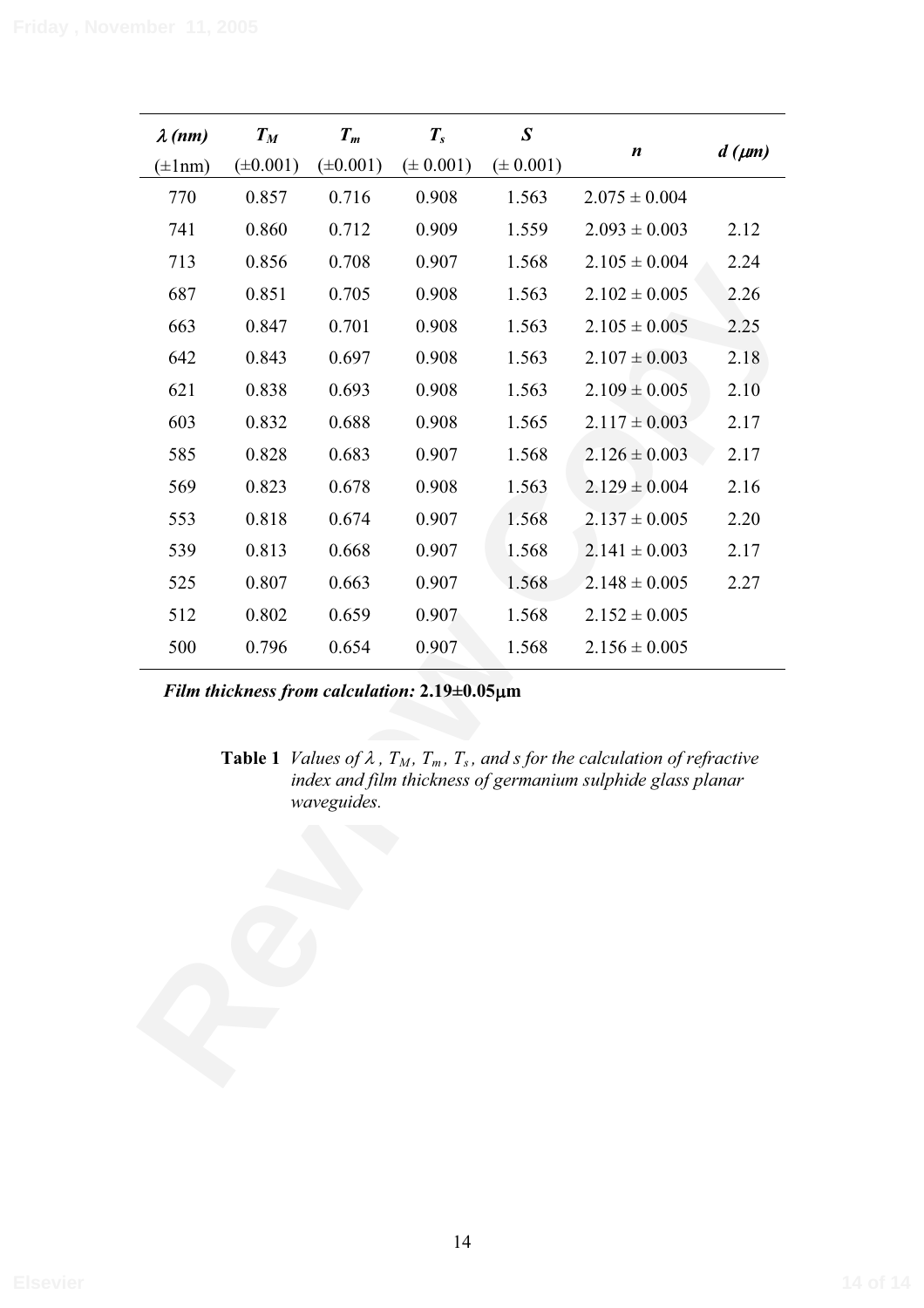Figure No: 1 Legend:



**Fig. 1** *Schematic diagram of CVD system used for thin film deposition*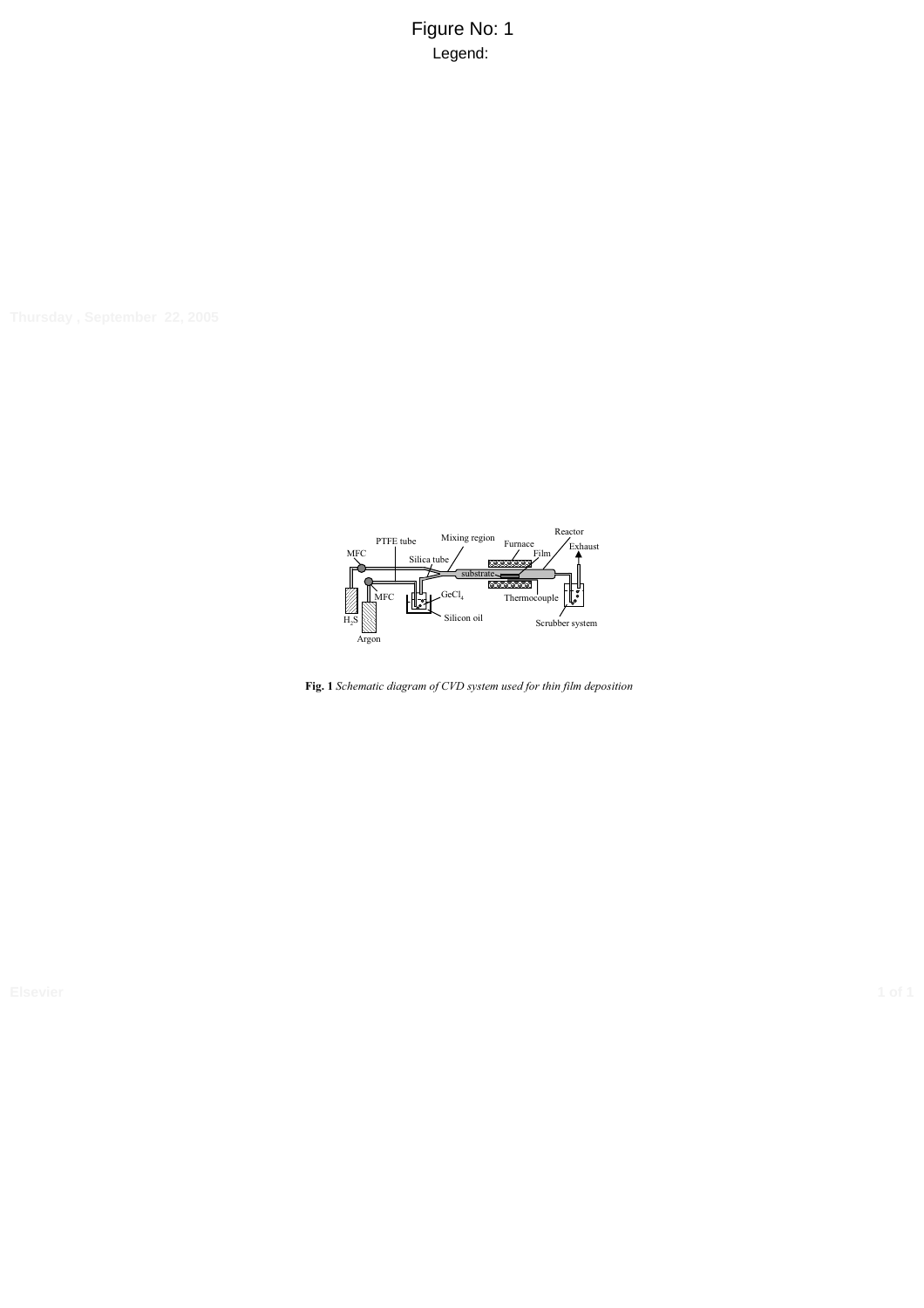Figure No: 2 Legend:



**Fig. 2** *Set-up for Ag photo-dissolution process*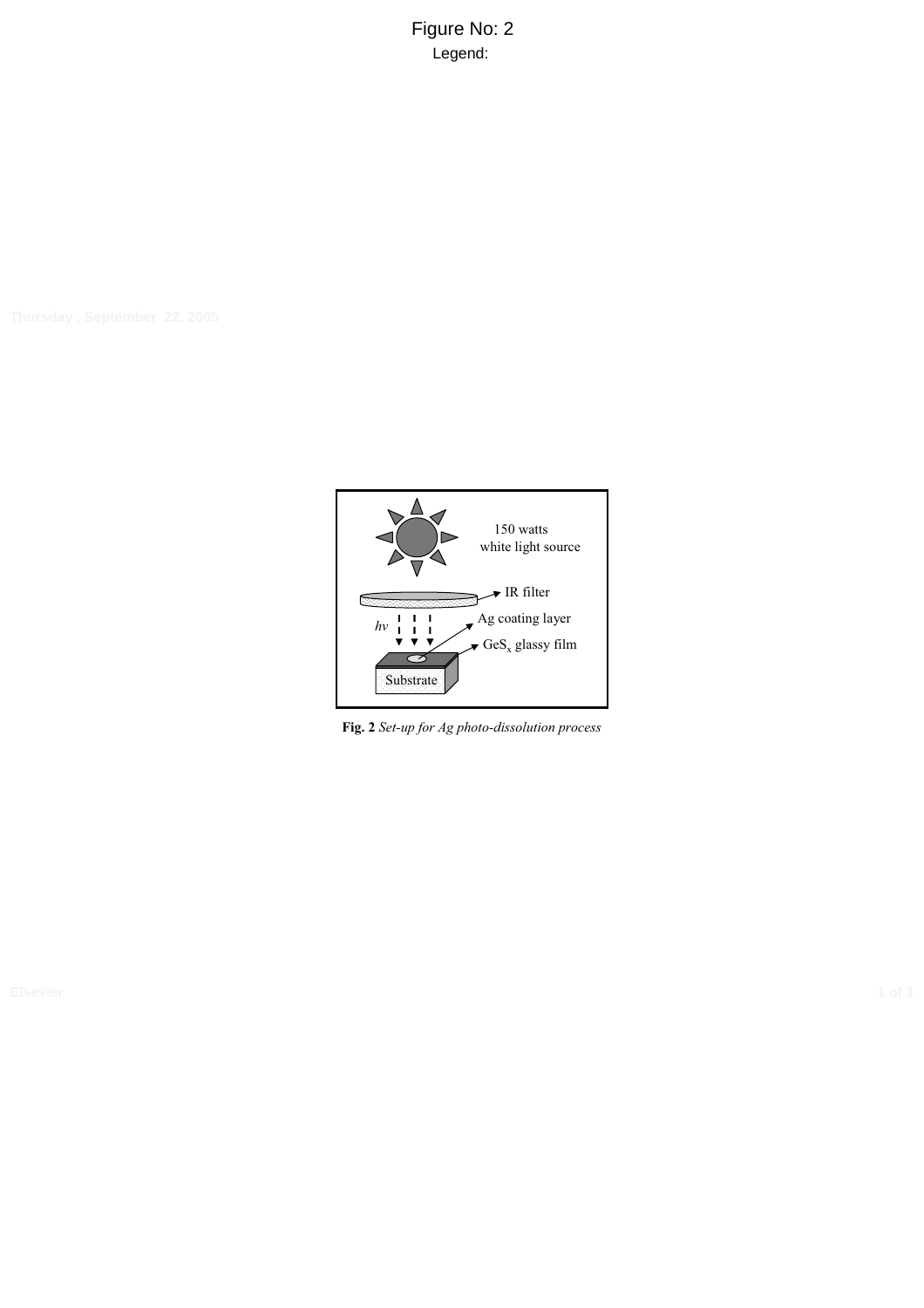

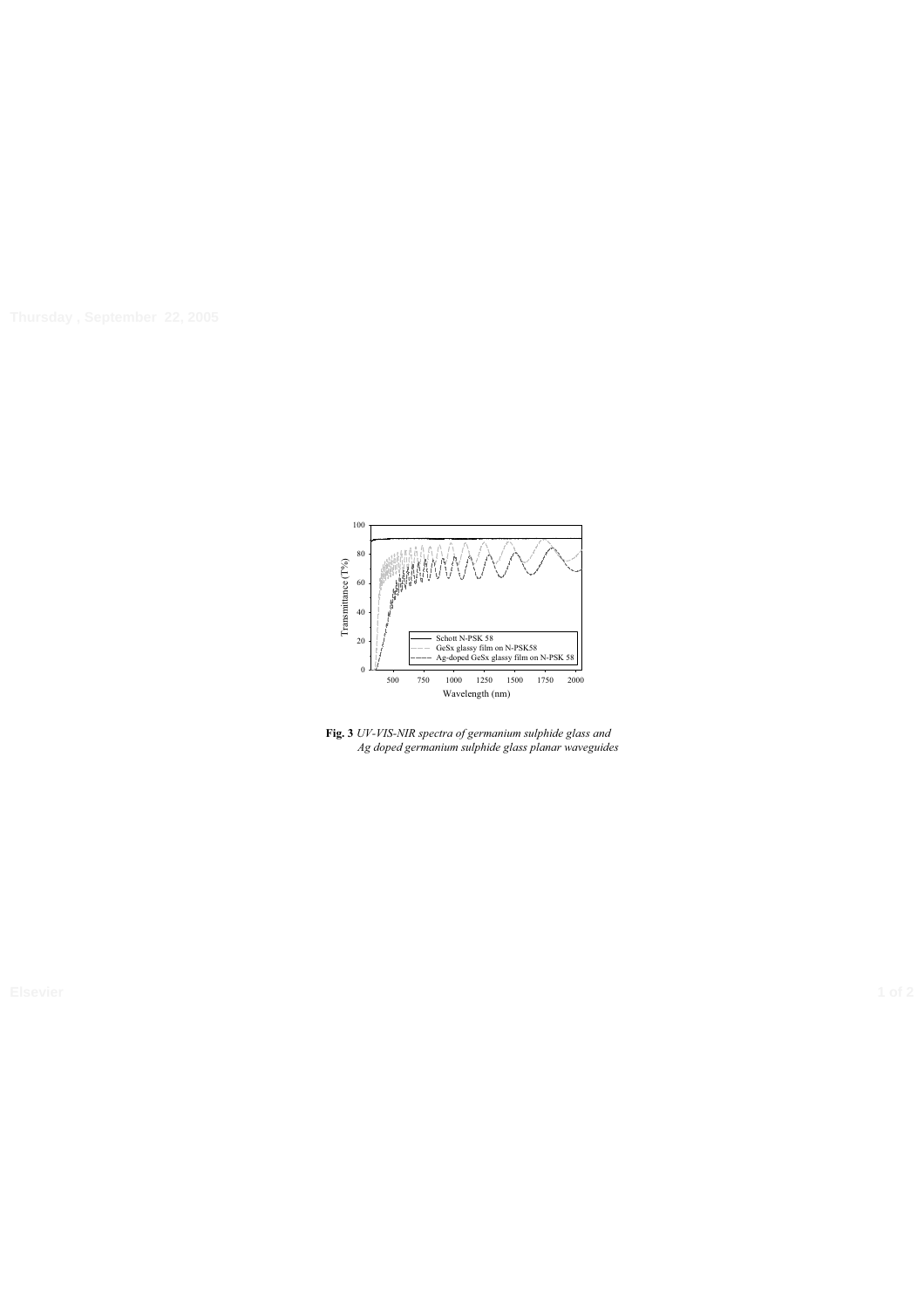Figure No: 3 Legend: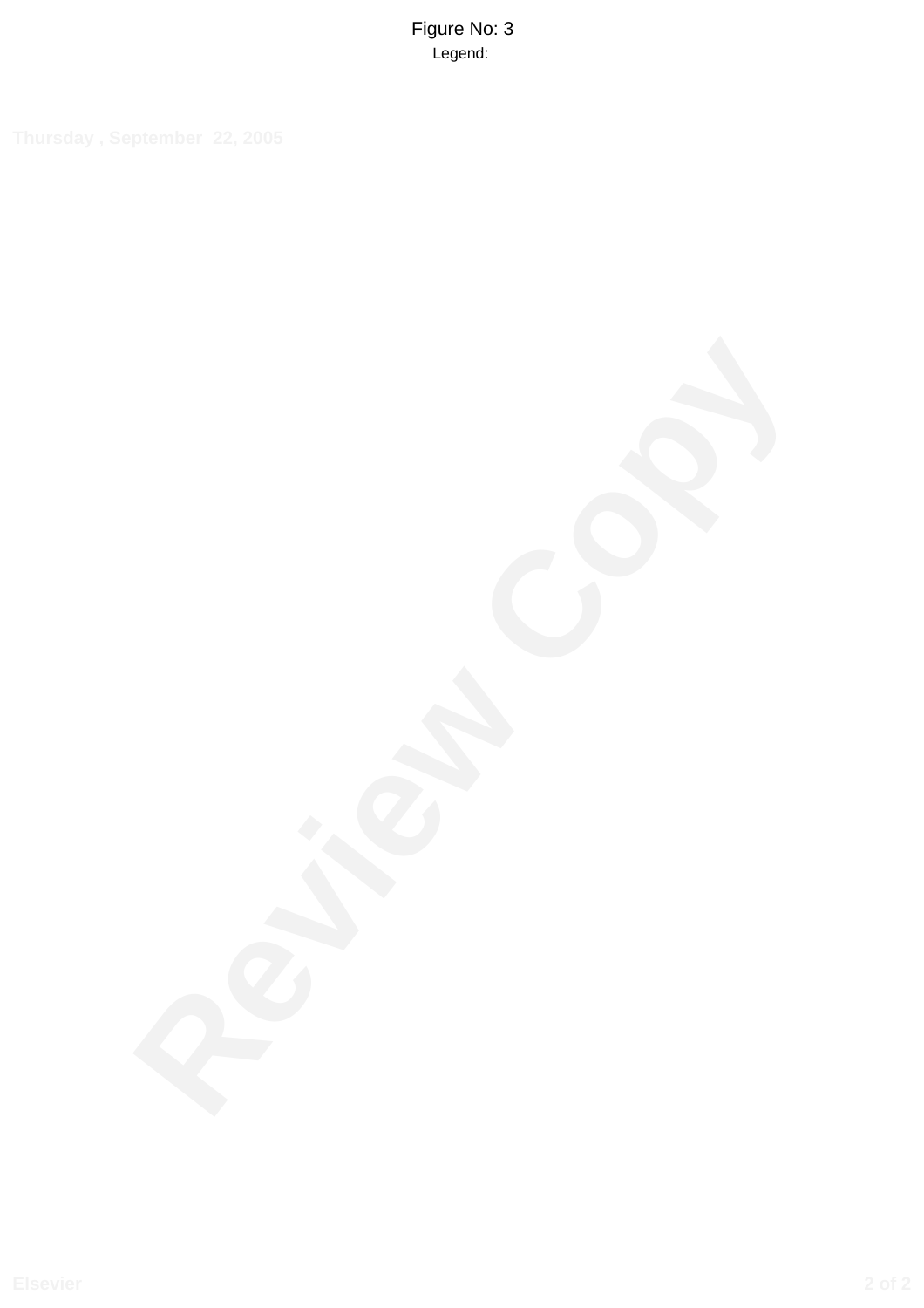Figure No: 4 Legend:



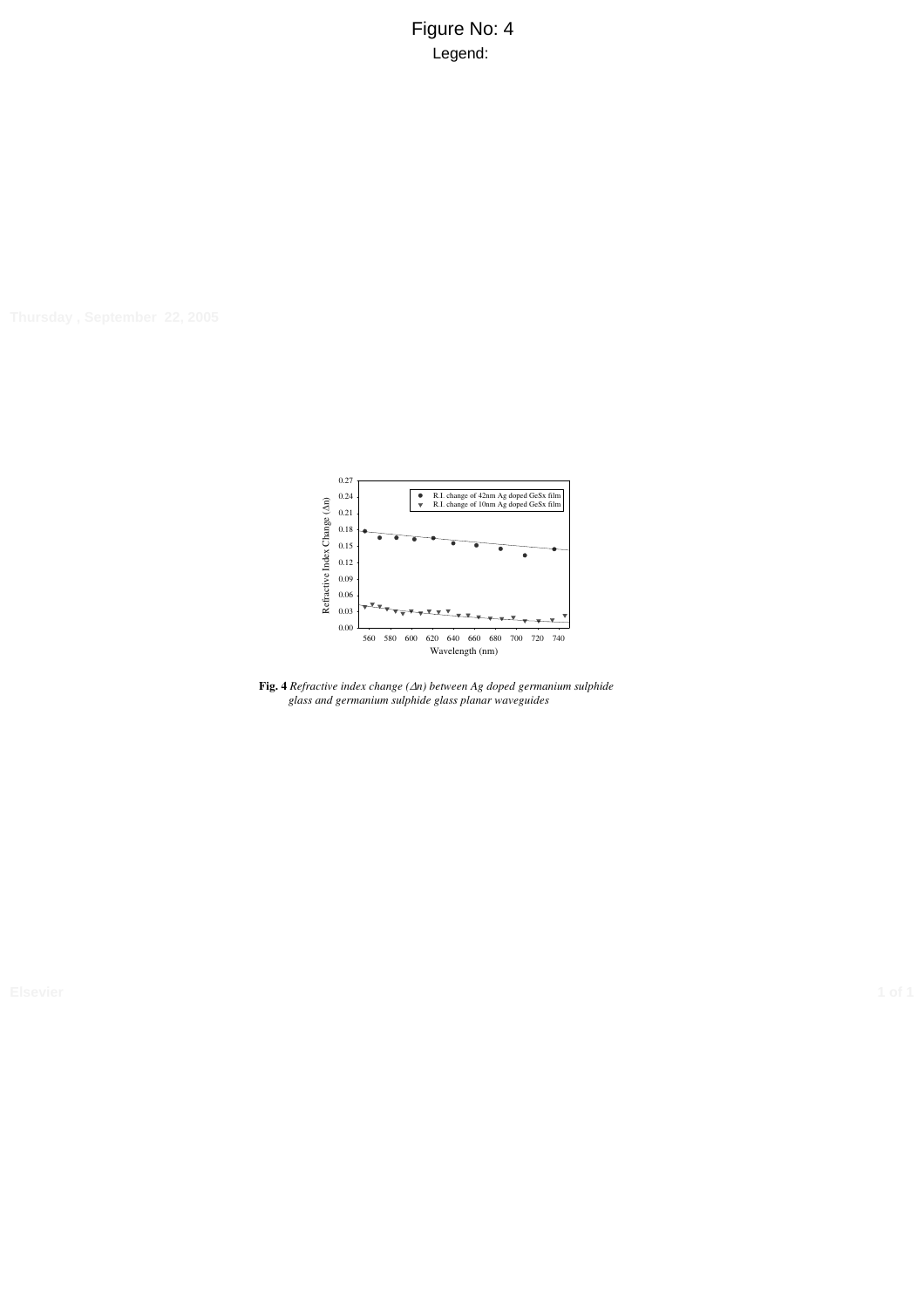# Figure No: 5 Legend:



**Fig. 5** *Fabrication procedures for Ag doped germanium sulphide glass channel waveguides*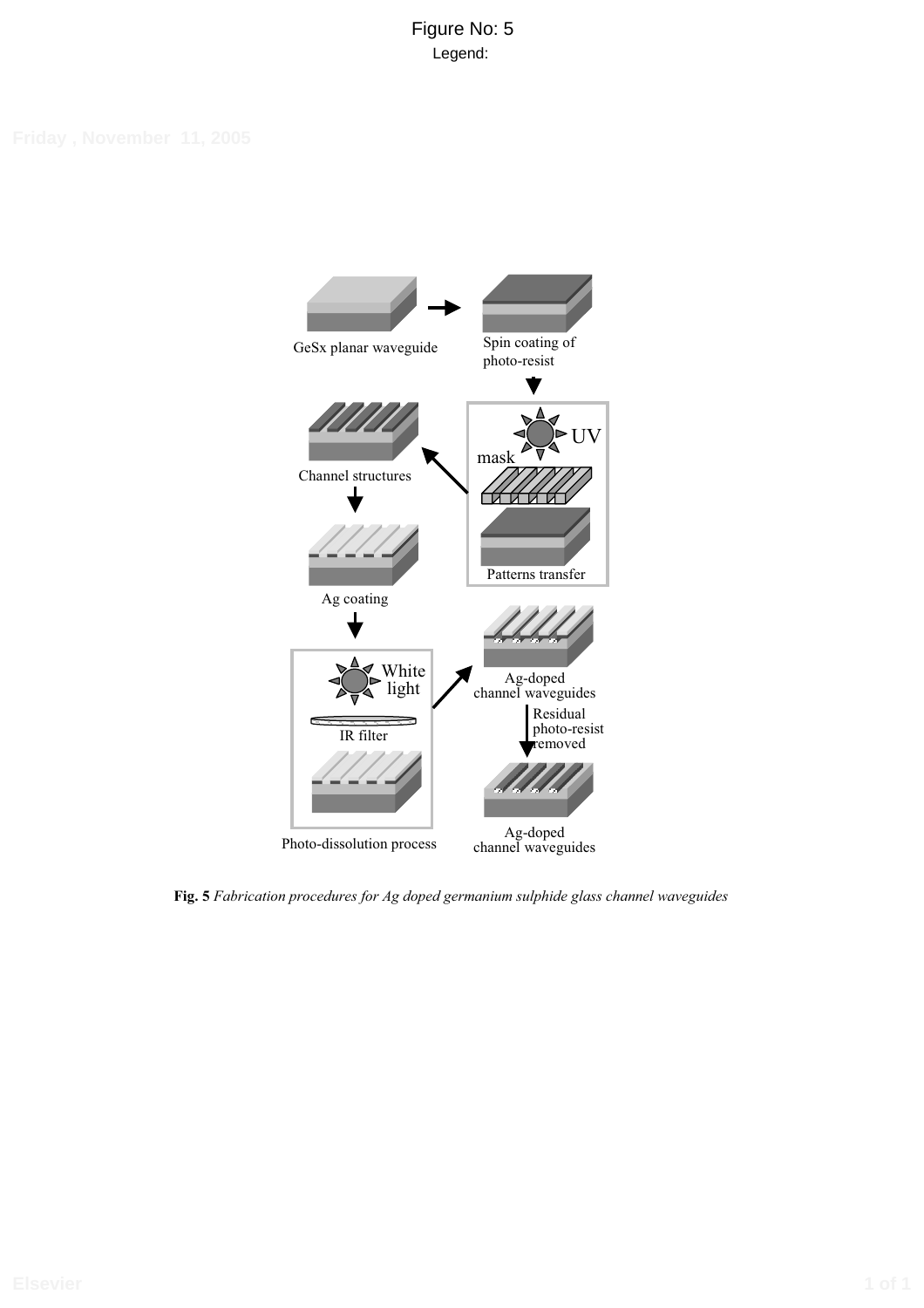Figure No: 6 Legend:



**Fig. 6** *Ag doped germanium sulphide glass channel waveguides*